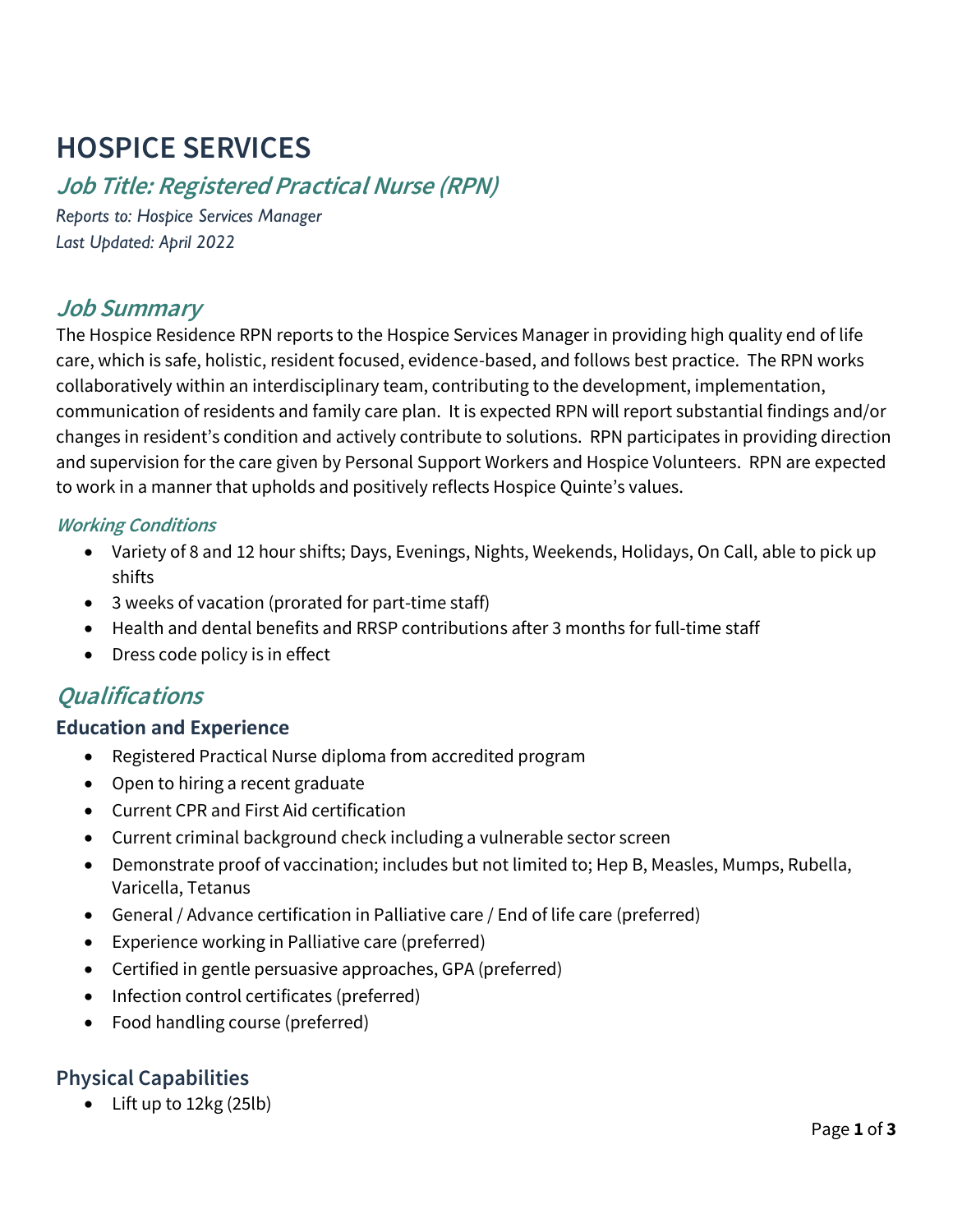- Able to carry using proper lifting techniques; bend, push, pull, grip, reach, kneel, crouch
- Using proper body mechanics to walk, sit, stand, climb stairs, hand movements
- Able to operate lifting devices and mobility supports, walker, wheelchair
- Operate phone, fax, photocopier, computer, and other office equipment
- Work safely in an environment requiring the use of PPE
- Able to perform infection control screening tests

#### **Skill Requirements**

- Understanding of resident focused, holistic care and nursing process
- Able to provide a positive experience for resident and family
- Strong written and verbal communication skills
- Demonstrated observational and problem-solving skills in critical thinking
- Willingness for ongoing learning, skills training, as well as the ability to implement learned skills and behaviors
- Ability to adjust and engage to change in the workplace
- Ability to work effectively and respectfully in a multidisciplinary team, take direction well, and to work independently
- Ability to manage time and prioritize work efficiently
- Familiar with electronic documentation or willing to learn
- Able to engage with residents, families, staff, volunteers, and other members of the public
- Able to cope and support others in high stress situations
- Demonstrate patience, understanding, and empathy

## **Responsibilities and Duties**

The statements below reflect the general details considered necessary to describe the principal functions of the job as identified and shall not be considered as a detailed description of all work requirements that may be inherent in the job. Other duties may be assigned as required.

- Employ critical thinking to monitor, evaluate, and assess in collaboration with the health team to meet resident/family needs and identified care goals
- Follow best practice and policy guidelines working within scope of practice, safely and competently
- Reporting safety concerns and incidents engaging in workplace improvement processes
- Assist with team building and engagement supporting Hospice Quinte's Strategic plan, core values, and workplace culture
- Maintain accurate clinical records in accordance with CNO standards and in accordance with Hospice Quinte policies and procedures
- Comply with all federal, provincial, and municipal regulations and legislation
- Administer and control medications
- Perform nursing and prescribed interventions within scope of practice
- Demonstrate knowledge in stages of dying, pain and distress management, palliative care, and bereavement in nursing practice
- Provide health teaching in variety of approaches if required